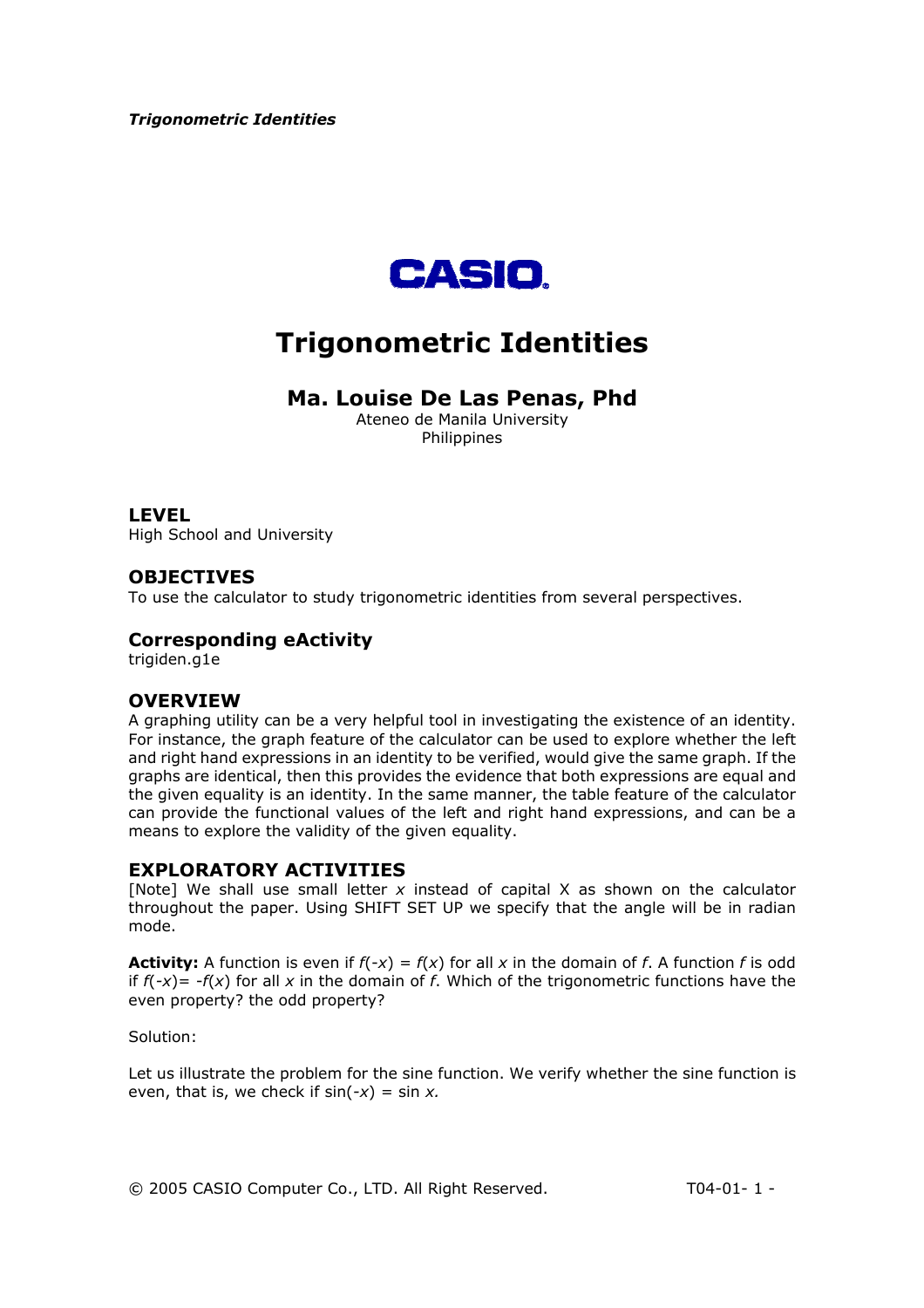#### A. Graphical exploration:

a. We open the Graph Editor and use dual screens to explore the identity. We specify that the dual graph feature of the calculator will be used before we start graphing [SHIFT SET UP] as follows:

| Draw<br><b>YPe</b>  | :Connect |
|---------------------|----------|
| Graeh<br>Func       | : On     |
| creen               |          |
| Simul<br>Graeh      |          |
| Derivative          | :Off     |
| Backsround          | : None   |
| Sketch Line         | :Norm    |
| <b>G+G</b> GtoT 0ff |          |

We make sure that the view settings are the same for the active screen(left screen) and the inactive screen(right screen):

|         | lindow                     |
|---------|----------------------------|
|         |                            |
| max     |                            |
| scale:1 |                            |
| dot     | 30402509                   |
| łmin.   | ь                          |
| max     |                            |
|         | IT FRIGISTO <b>STO</b> ROL |

|         | Window                              |
|---------|-------------------------------------|
|         |                                     |
| max     |                                     |
| scale:1 |                                     |
| dot.    | :0.30402509                         |
| Ymin    |                                     |
| max     |                                     |
|         | <b>INIT TRIGISTO STO ROL (LEFT)</b> |

We select sin(*x*) to be graphed on the right screen and sin(-*x*) on the left screen.

| Graeh+Graeh<br>=s1n<br>-X)<br>asin | ∶γ≡              |
|------------------------------------|------------------|
| L.<br>л                            | TYPE, STYL, JMEM |

Both graphs are shown on the dual screens below. The learner can observe that the graphs are not identical, and represent two different functions. Thus,  $sin(-x) \neq sin(x)$ .



b. Another way to verify the identity is to graph both sin(-*x*) and sin(*x*) simultaneously. We set the Graph Editor to simultaneous mode[SHIFT SET UP] as follows:

| Draw Type              | :Connect   |
|------------------------|------------|
| Graph Func             | :On        |
| Dual Screen            | :0ff       |
| Simul Graeh            | : On       |
| Derivative             | :0ff       |
| Backsround             | : None     |
| Sket <u>ch Line</u>    | ∶Norm<br>↓ |
| $\sqrt{0n}$ $\sqrt{0}$ |            |

© 2005 CASIO Computer Co., LTD. All Right Reserved. T04-01- 2 -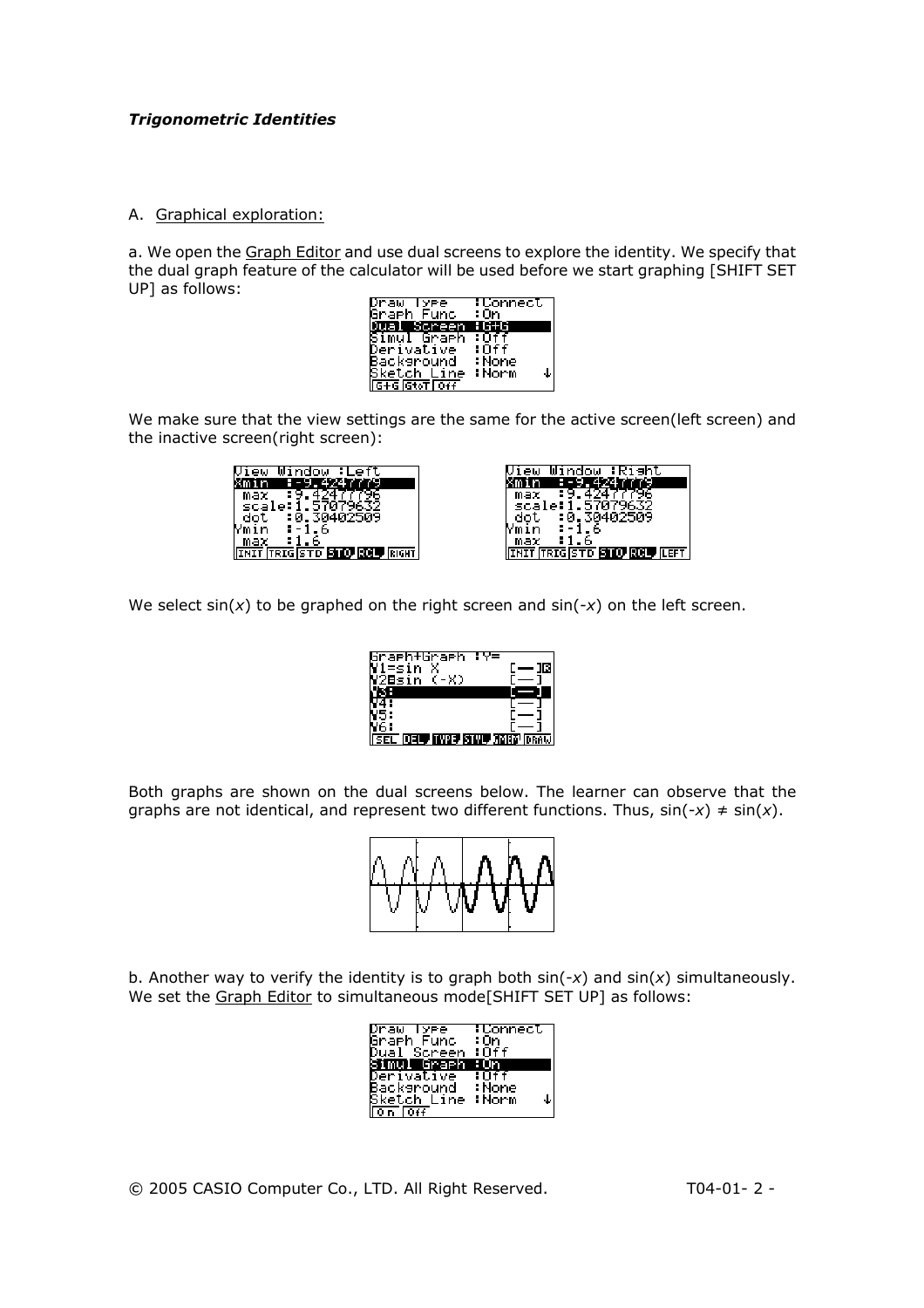We obtain the following screen dumps which confirm that  $sin(-x) \neq sin(x)$ .





B. Tabular exploration: In the Table Editor we can explore the values of sin(*x*) and sin(-*x*). We use the following table settings:



We obtain the following partial list of data that verifies that  $sin(-x) \neq sin(x)$ .



Thus, we can conclude that the sine function is not an even function. However, **the sine function is an odd function**, that is  $sin(-x) = -sin(x)$ . Consider the following screen dumps:





**The cosine function is an even function** and not an odd function as seen from the following results:



© 2005 CASIO Computer Co., LTD. All Right Reserved. T04-01- 3 -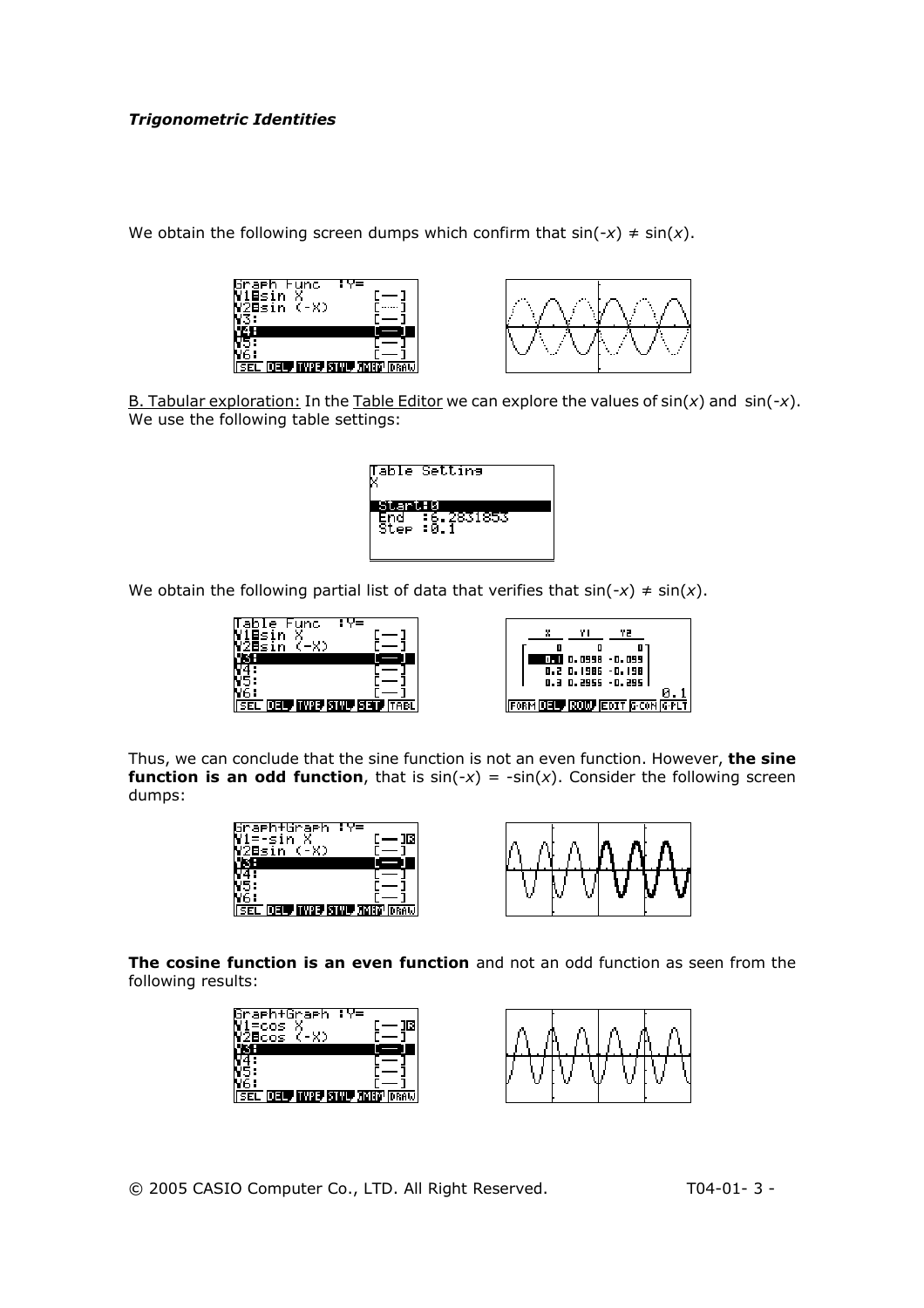

**The tangent function is an odd function** and not an even function as seen from the following results:



From the fact that  $\csc x = \frac{1}{\sin x}$ *x* sin  $\csc x = \frac{1}{\sin x}$ ,  $\sec x = \frac{1}{\cos x}$ cos  $\sec x = \frac{1}{1}$  and *x x* tan  $\cot x = \frac{1}{1}$  and the result obtained above we conclude that

$$
\csc(-x) = \frac{1}{\sin(-x)} = -\frac{1}{\sin x} = -\csc x
$$

$$
\sec(-x) = \frac{1}{\cos(-x)} = \frac{1}{\cos x} = \sec x
$$

$$
\cot(-x) = \frac{1}{\tan(-x)} = -\frac{1}{\tan x} = -\cot x
$$

These results imply that **cosine and secant are even functions and cosecant is an odd function.** 

## **EXERCISES**

**Exercise 1.** Simplify  $sin^2(-x) + cos^2(-x)$ 

**Exercise 2**. Find the values of :

© 2005 CASIO Computer Co., LTD. All Right Reserved. T04-01- 4 -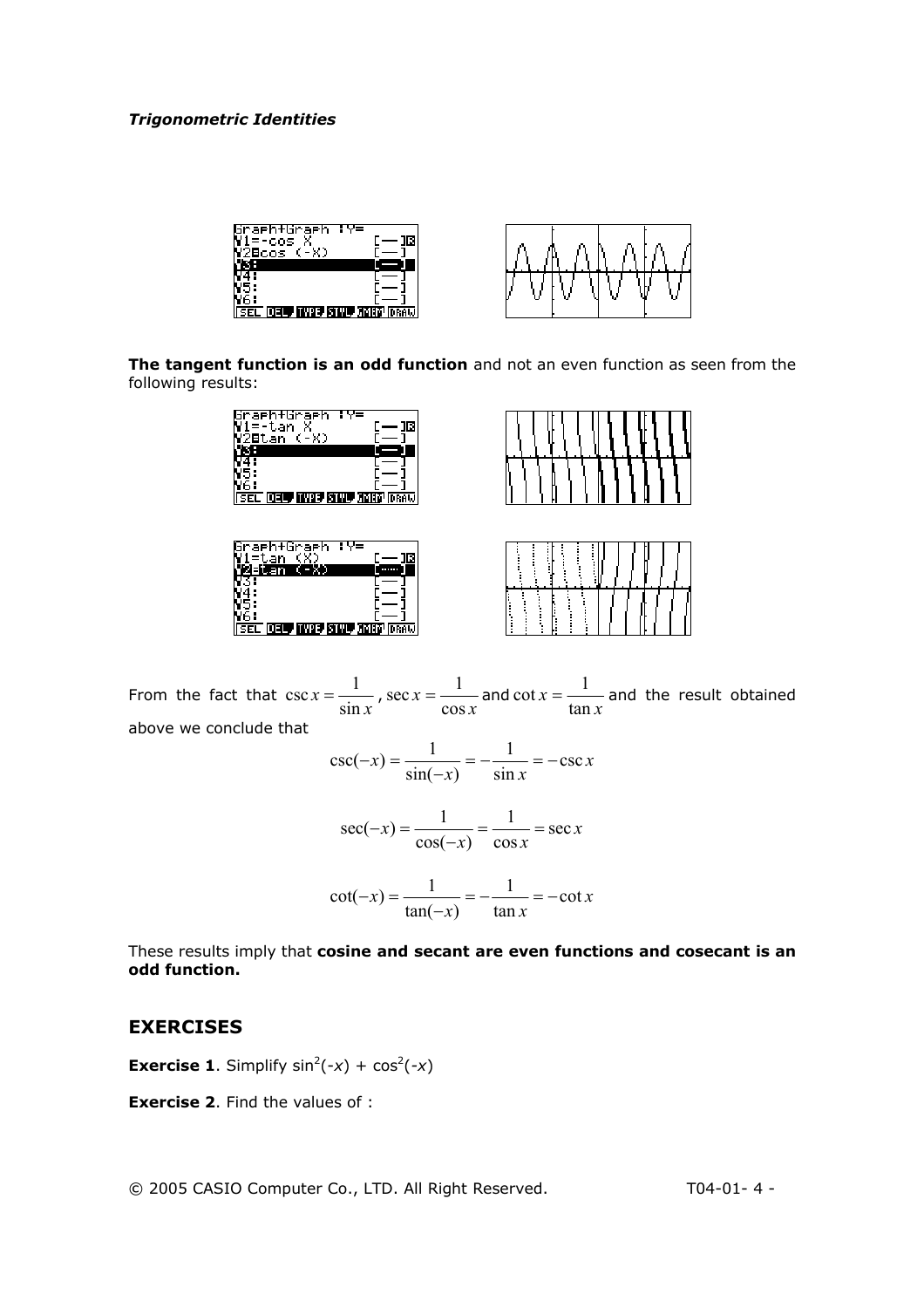a. 
$$
\sin\left(-\frac{3\pi}{5}\right)
$$
  
b. 
$$
\cos\left(-\frac{17\pi}{10}\right)
$$

**Exercise 3.** Is the following expression and identity?

$$
\frac{\sin^2(-x) - \cos^2(-x)}{\sin(-x) - \cos(-x)} = \cos x - \sin x
$$

## **SOLUTIONS:**

#### **Exercise 1.**

A. Graphical exploration:

a. We graph the function  $sin^2(-x) + cos^2(-x)$  in the Graph Editor as follows:

|               | Y1=(sin (-X))≧+(cos (L |
|---------------|------------------------|
|               |                        |
|               |                        |
|               |                        |
| {=2.842393353 | Y=I                    |

The graph is that of the horizontal line  $y = 1$ . This implies that the expression sin<sup>2</sup>(-x) +  $cos^2(-x) = 1.$ 

b. On approach would be to graph  $Y1 = sin^2(-x)$ ,  $Y2 = cos^2(-x)$  and then graph  $Y1 + Y2$  as follows:

| <br>                                |
|-------------------------------------|
| VPE STVL SMEM<br>DRAW<br><b>SEL</b> |

As we trace the graph representing the sum  $Y1 + Y2$ , we see that we obtain  $Y1+Y2=1$ .

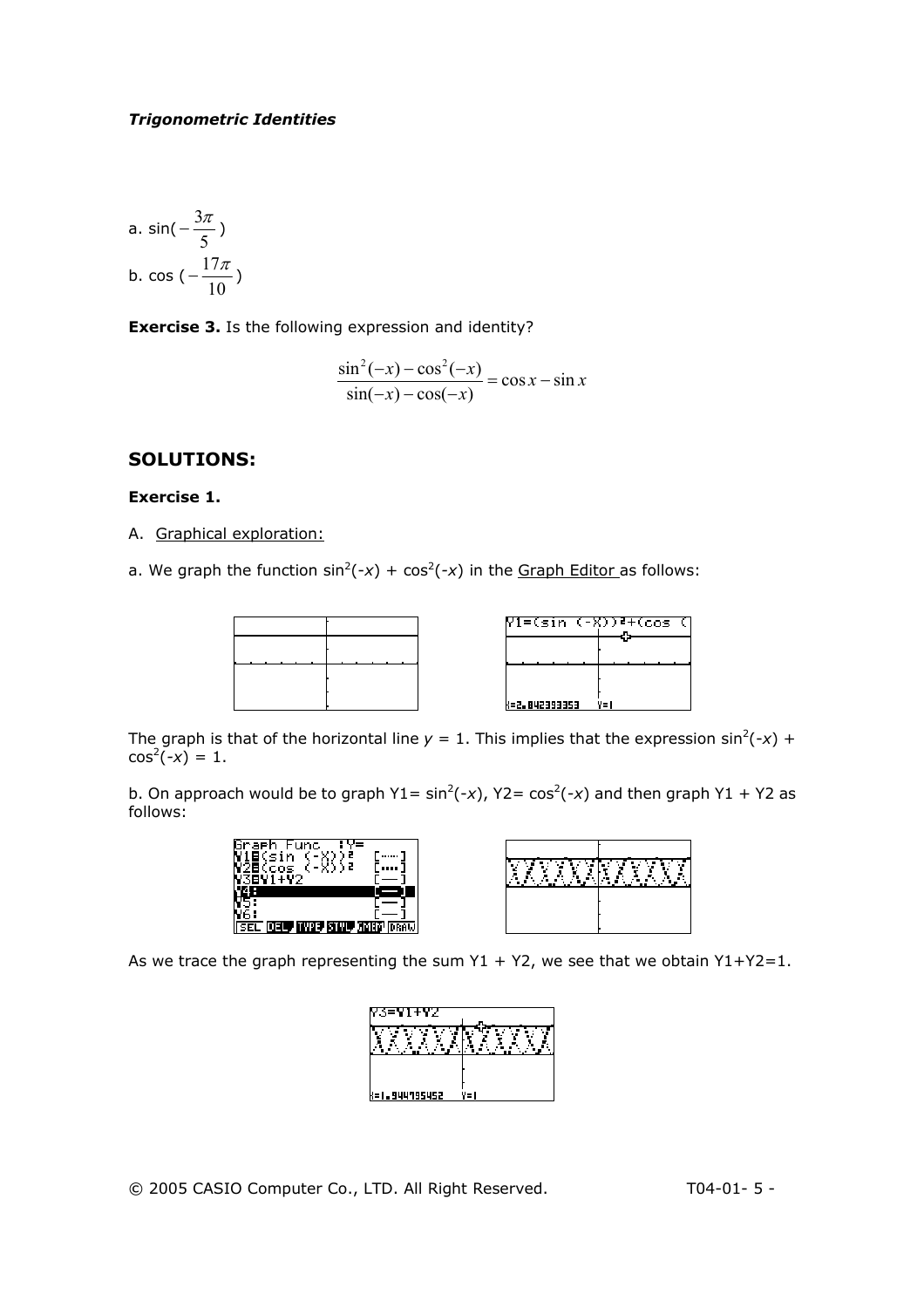## B. Tabular exploration:

a. In the Table Editor, we can determine the functional values of  $sin^2(-x) + cos^2(-x)$ .



As we scroll down the data, we can verify that the value of  $sin^2(-x) + cos^2(-x) = 1$ .

b. Another approach would be to examine the functional values of  $Y1 = sin^2(-x)$  and  $Y2 =$  $cos<sup>2</sup>(-x)$ . What would be the resulting functional values of Y1 +Y2? We obtain the following:





As seen in the table of values, the  $Y1+Y2 = 1$ .

## C. Analytical solution:

We can establish the identity  $sin^2(-x) + cos^2(-x) = 1$  from the results we obtain in Activity 1.

Note that  $\sin^2(-x) + \cos^2(-x) = [\sin(-x)]^2 + [\cos(-x)]^2$  $= (-\sin x)^2 + (\cos x)^2$  $= 1$ 

In fact, the identity  $sin^2(-x) + cos^2(-x) = 1$  or equivalently, the identity  $sin^2x + cos^2x = 1$ is called the **Pythagorean identity.** 

D. Graphical exploration in Parametric Mode:

We can graph the following simultaneously in parametric mode:

$$
x = \cos(-t)
$$
 and  $y = \sin(-t)$  with  $t$  in  $[0, 2\pi]$ 

The equivalent rectangular equation can be obtained by squaring each parametric equation:

$$
x^2 = [cos(-t)]^2
$$
 and  $y^2 = [sin(-t)]^2$ 

© 2005 CASIO Computer Co., LTD. All Right Reserved. T04-01- 6 -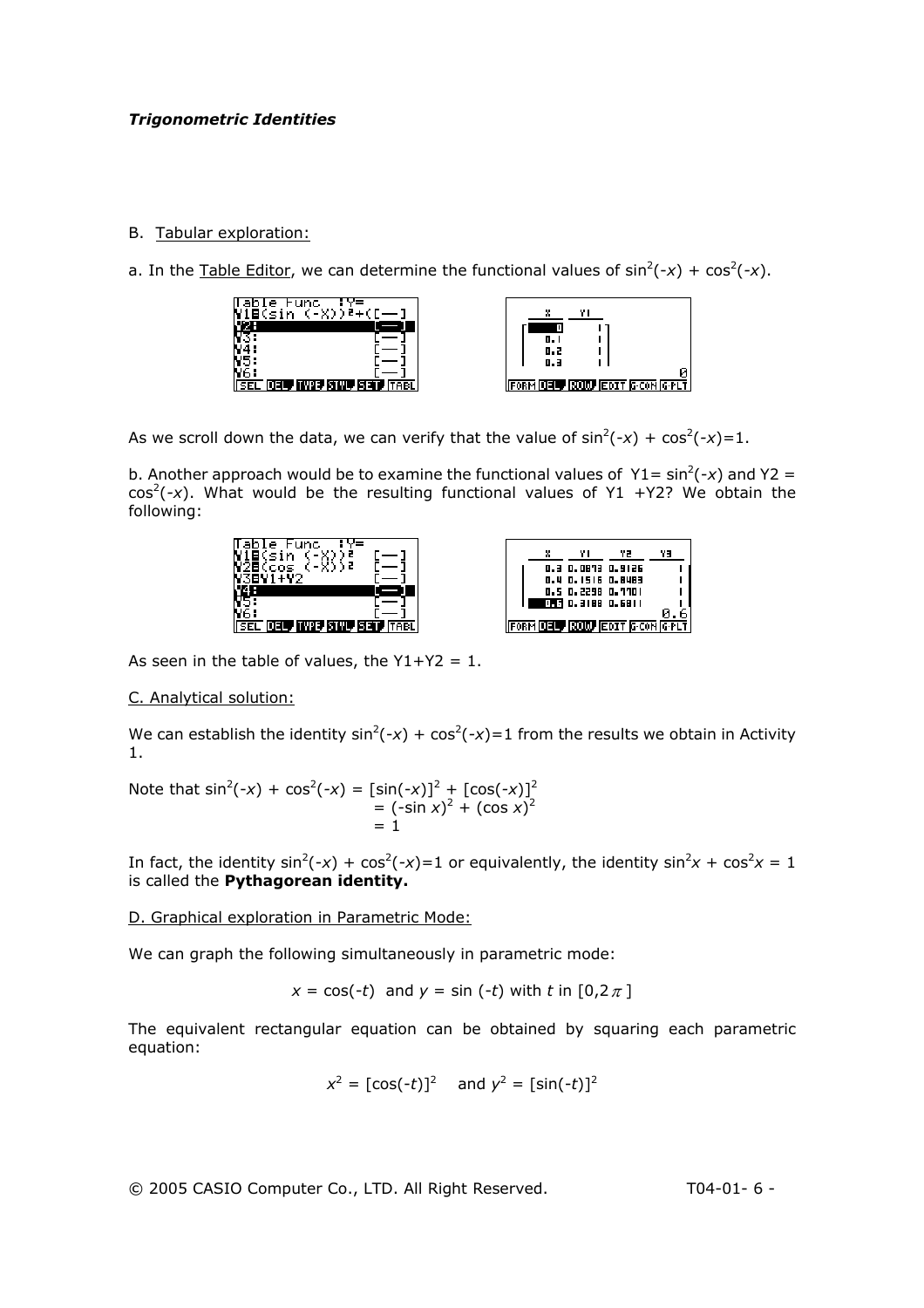When we graph the equation, we get the unit circle, which confirms the identity  $sin^2(-x)$  $+ \cos^2(-x) = 1.$ 





The viewing window used was:

| Window                        | Window                       |
|-------------------------------|------------------------------|
| Xmin<br>٠<br>$-$              | ÷ -<br>Ymın                  |
| :1.5<br>max                   | Η<br>max                     |
| scale:                        | e:<br>scal                   |
| :0.02380952<br>dol            | TAmin<br>: и                 |
| Ymin<br>: -                   | 2831853<br>max               |
| max                           | rtch:0.065449                |
| <b>INIT TRIGISTO STO. RCL</b> | <b>INIT TRIGISTO STO ROL</b> |
|                               |                              |

One advantage of graphing the unit circle parametrically is that it provides a method of finding trigonometric function values. Consider for instance, Exercise 2.

#### **Exercise 2**.

a. Find sin( $-\frac{5\pi}{5}$  $-\frac{3\pi}{2}$ ) We can solve for this value while the parametric graph is on the screen. It can also give the learner an idea what quadrant is referred to when we consider sin(  $-\frac{5\%}{5}$  $-\frac{3\pi}{2}$ ). Enter [SHIFT GSolv Y-Cal] and specify the value of T:



As seen from the graph the point on the unit circle is in the third quadrant. The *y* value represents sin(  $-\frac{3\pi}{5}$  )≈ -0.9510565163 and the *x* value represents cos(  $-\frac{3\pi}{5}$  ) ≈ -0.3090169044.

b. cos ( $-\frac{1}{10}$ )  $-\frac{17\pi}{4}$ )

As seen from the graph the point on the unit circle is in the first quadrant. The *x* value

© 2005 CASIO Computer Co., LTD. All Right Reserved. T04-01- 7 -